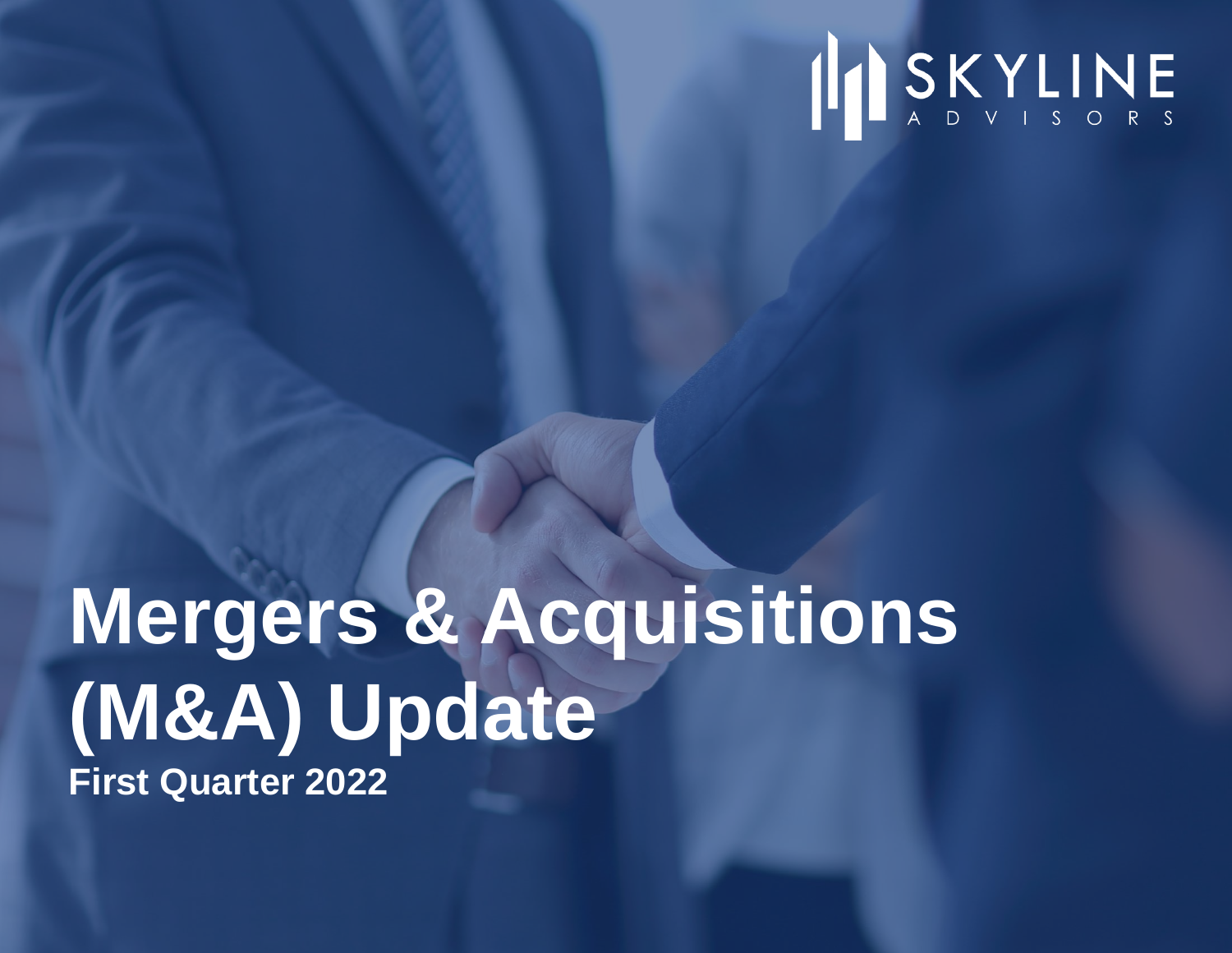# **M&A Activity and Valuations Falter on Soaring Inflation**

### **Executive Summary Q1 M&A Highlights**

M&A activity slowed in the first quarter, while valuations fell sharply.

The volume decrease was generally expected as the buyers and investors we spoke with in Q4 generally indicated that they were in a full court press to close deals by year-end and weren't building as much of a pipeline for Q1. However, for large deals, it may have also been exacerbated by Russia's invasion of Ukraine and inflation concerns.

The ongoing crisis has pushed commodity prices considerably higher. For example, wheat rose as much as 50%. The Federal Reserve is expected to make an additional six interest rate hikes after its first in March, which is expected to further slow investment.

Nonetheless, from a historical perspective, first quarter activity was still relatively strong. More than 4,700 companies exchanged hands with a total value of more than \$600 billion. And we'd be remiss if we didn't note that investors are still flush with cash.

Valuation levels overall fell sharply during Q1. While we anticipated a decline from historical highs, it was much sharper than expected. We anticipate that both deal volume and valuations may bounce back a bit in Q2 as buyers and investors have been replenishing their deal pipelines after the year-end rush.

We have weathered a few highly uncertain years now, with new challenges arising at the start of 2022. While current trends are slightly concerning for overall M&A opportunities, we continue to believe there is significant demand for strong companies with favorable growth prospects.

As always, contact us if you would like to receive information about activity in your specific industry or geography, or if you would like to discuss options for your business.

- After ending on a record note in 2021, M&A activity pared back, with deal volume dropping 22% from Q4
- Midwest deal activity echoed that of North American activity but to a greater extent – deal volume fell 45% from last quarter
- After years of elevated levels, valuations fell sharply during the quarter, more than likely driven by uncertainty over inflation and geopolitical risks
- The appetite for deals going forward will continue to be driven by the fact that investors have raised record levels of cash over the past few years; however, the impact of rising interest rates on valuations remains to be seen.

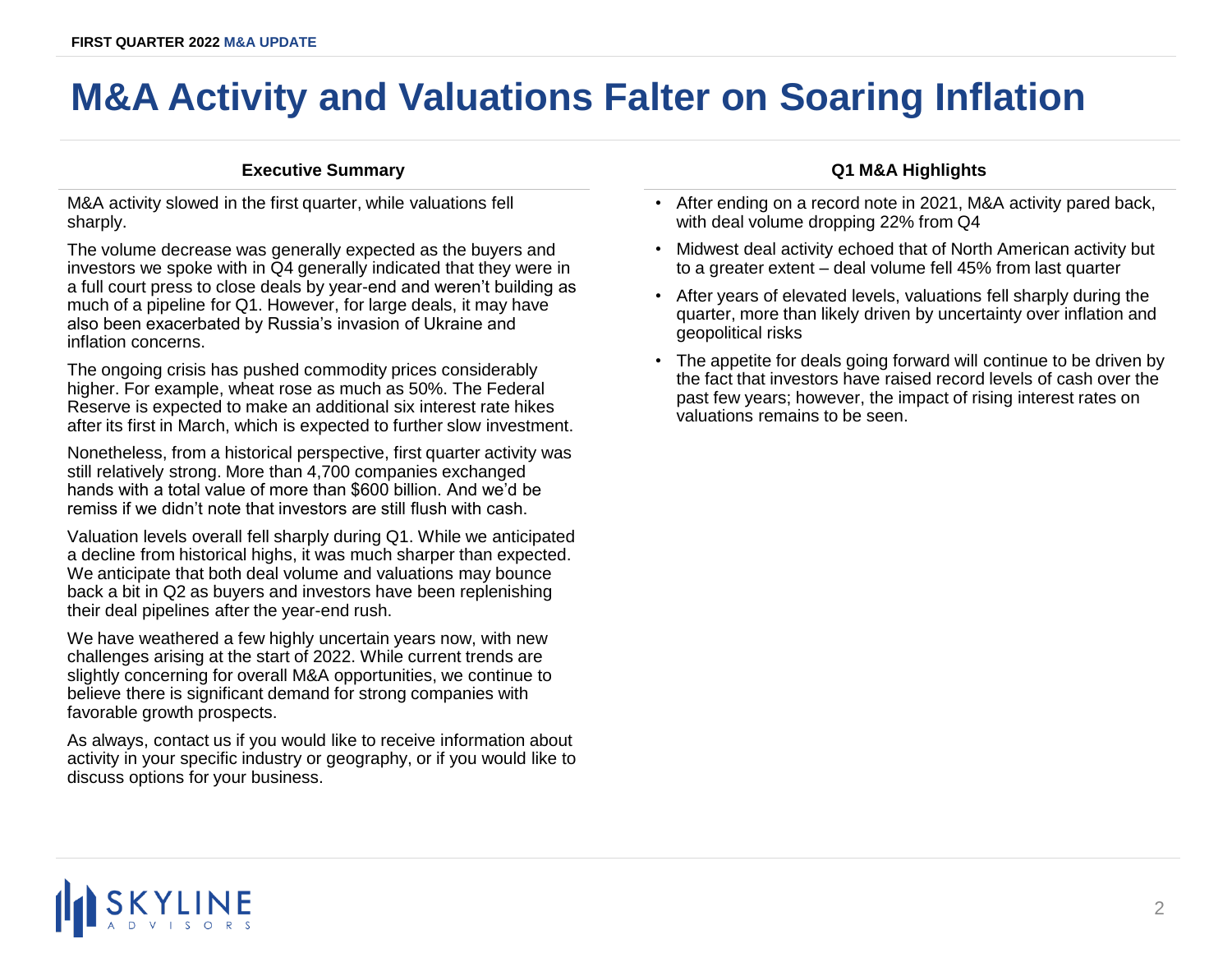# **Uncertain Markets Drive Deal Activity Lower**



### **Quarterly North American M&A Activity<sup>1</sup>**

### **North American M&A Highlights Notable US Q1 Transactions**

- Despite more activity than the first quarter of 2021, approximately 4,740 deals, accounting for \$611 billion in value, closed during the first quarter, down from Q4's 6,090 deals and \$854 billion of value
- Despite the sequential decline in value, activity was still strong from a historical context – 30% more deals closed in Q1 than the average quarterly figure over the past three years
- Weakness was driven by uncertainty over rising inflation, partially driven by the Russian-Ukraine crisis, as the US Consumer Price Index topped 8.5% for the twelve months ended March
- Rising inflation tends to lead to a reactionary rise in interest rates, which will slow investment spending and thus economic activity

| Close             |                                          |                                               | Consideration   |        |
|-------------------|------------------------------------------|-----------------------------------------------|-----------------|--------|
| <b>Date</b>       | <b>Target</b>                            | <b>Acquirer</b>                               | (millions, USD) |        |
| Feb 14            | Xilinx                                   | <b>Advanced Micro</b><br>Devices              | S               | 35,000 |
| Mar <sub>04</sub> | Nuance<br>Communications                 | Microsoft                                     |                 | 20,000 |
|                   | Feb 15 Athenahealth                      | Hellman & Friedman,<br>Bain Capital, et al.   |                 | 17.000 |
|                   | Mar 25 CyrusOne                          | KKR, Global<br><b>Infrastructure Partners</b> |                 | 15.000 |
| Mar 01            | McAfee                                   | Advent Int'l, Permira,<br>CPPIB, GIC, et al.  |                 | 14.000 |
| Jan 31            | Sterling National Bank Webster Financial |                                               |                 | 10.300 |

![](_page_2_Picture_11.jpeg)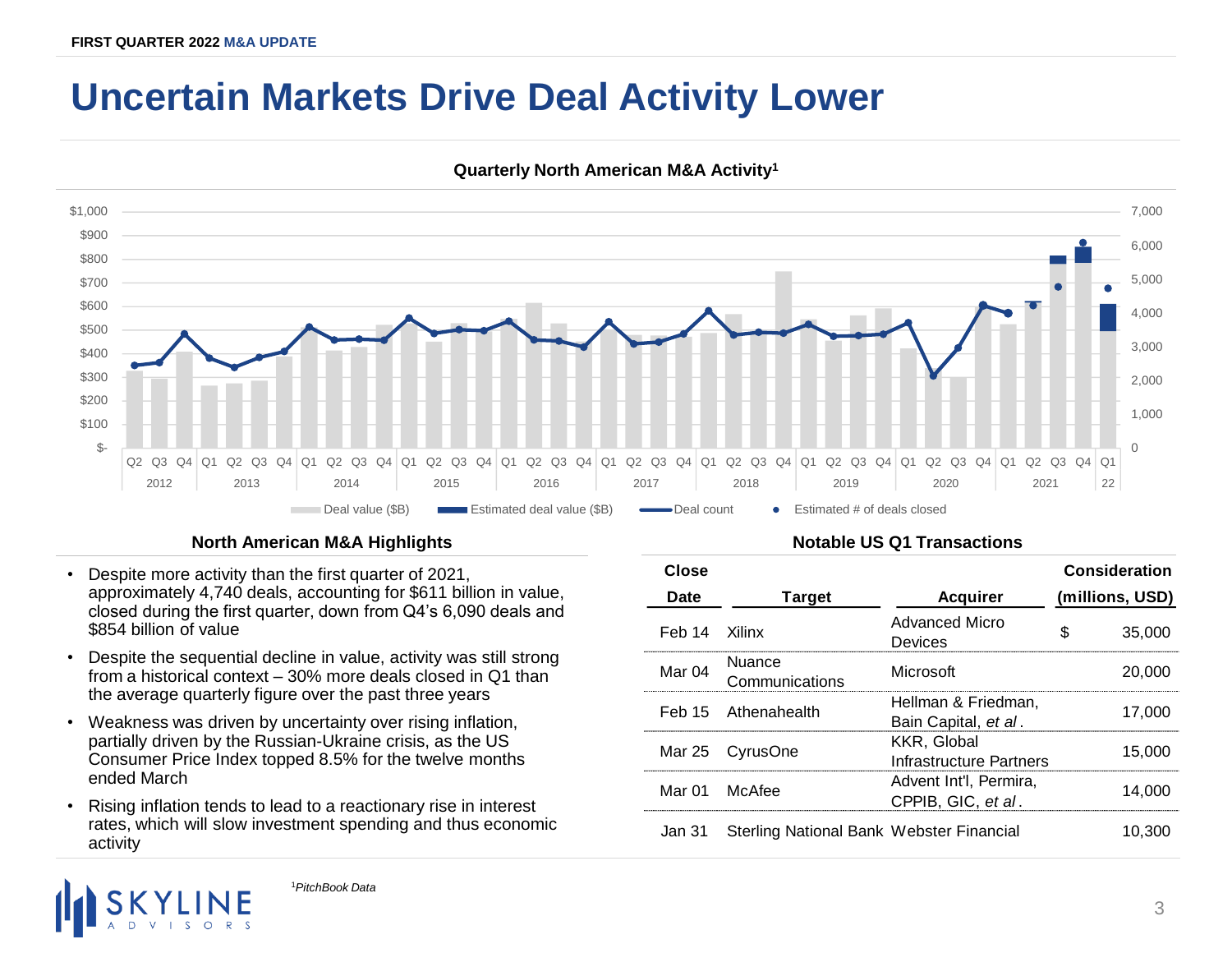# **Ag Companies REGI and Gavilon Fetch Offers in Q1**

![](_page_3_Figure_2.jpeg)

**Quarterly Midwest M&A Activity<sup>1</sup>**

### **Midwest M&A Highlights Q1 Midwest Activity (#) by Sector**

- Midwest activity echoed that of North American activity, edging down from a strong fourth quarter
- Roughly 100 deals closed in the first quarter, representing \$18 billion of invested capital – down from roughly 190 deals in the fourth quarter and 110 from the first quarter of 2021
- Apollo Global's \$7.15-billion acquisition of Des Moines-based Athene Holding was the largest reported deal during the quarter
- Business product and service companies accounted for the most deals, followed by companies that focus on consumer products and services
- Notable deals announced during the quarter, but awaiting close, include Chevron's offer to acquire Renewable Energy Group and Viterra's proposed buyout of Gavilon

![](_page_3_Figure_10.jpeg)

![](_page_3_Picture_11.jpeg)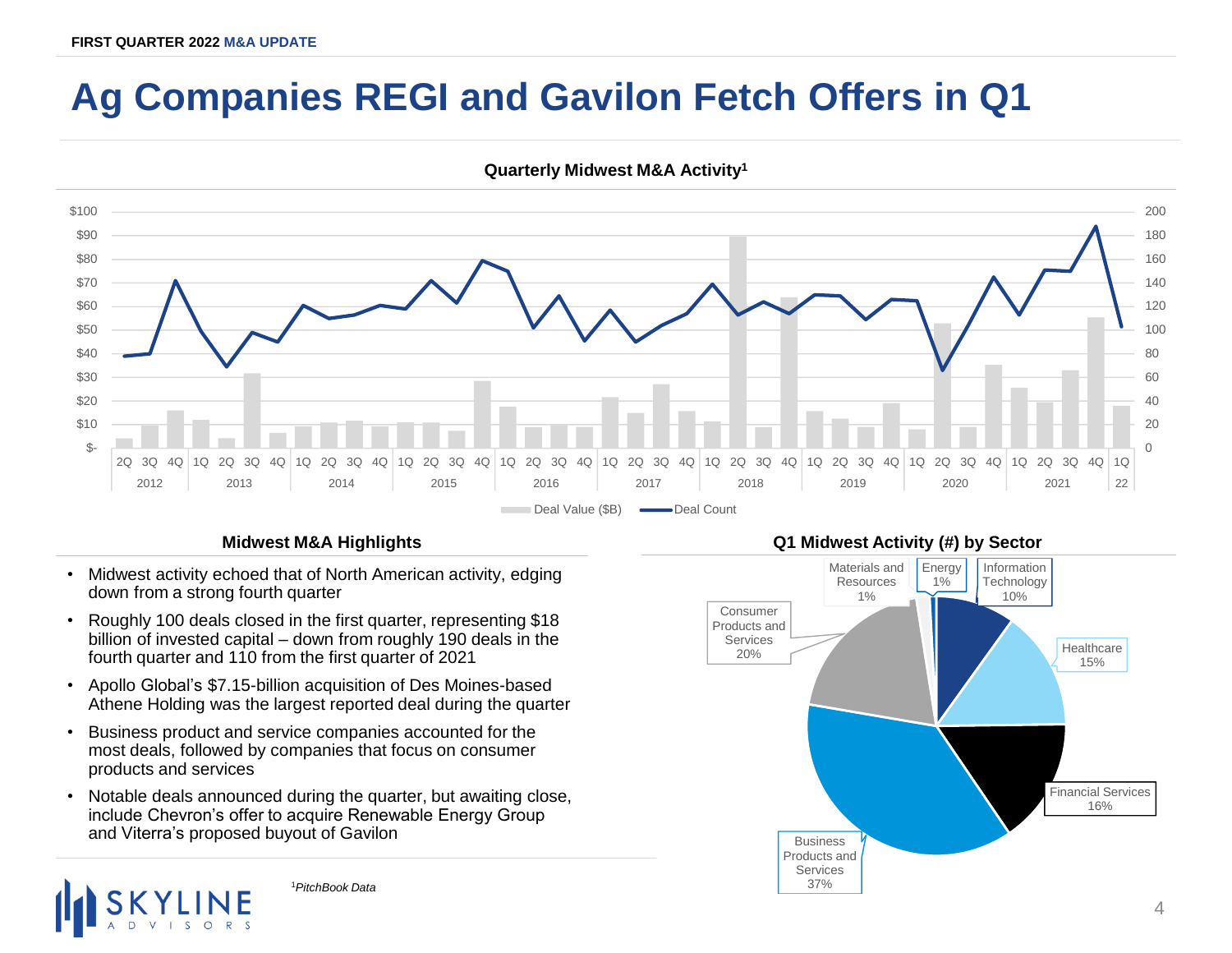### **Notable First Quarter Midwest M&A Transactions**

| Date<br><b>Closed</b> | <b>Target</b>                              | Investor                                       | <b>Target City</b>                   | <b>Target Description</b>                                          |
|-----------------------|--------------------------------------------|------------------------------------------------|--------------------------------------|--------------------------------------------------------------------|
| Jan 01                | Kearney Regional Medical Center            | <b>Bryan Medical Center</b>                    | Kearney, NE                          | Operator of a medical center                                       |
| Jan 01                | Madison National Life Insurance<br>Company | <b>Horace Mann Educators</b>                   | Clinton, IA                          | Provider of insurance services                                     |
| Jan 03                | Athene Holding                             | Apollo Global Management                       | West Des Moines, IA                  | Provider of retirement services                                    |
| Jan 04                | <b>Oxbow Animal Health</b>                 | Manna Pro Products (The Carlyle<br>Group)      | Omaha, NE                            | Supplier of life staged foods and care products for small animals  |
| Jan 04                | <b>ZFS Creston</b>                         | Benso Hill                                     | Creston, IA                          | Manufacturer of soybean products                                   |
| Jan 06                | Favorite Healthcare Staffing               | Acacium Group (Onex)                           | Overland Park, KS                    | Provider of healthcare staffing and recruiting services            |
| Jan 26                | <b>Midwest Medical</b>                     | <b>Harbour Point Capital</b>                   | Omaha, NE                            | Provider of inter-facility ambulance transportation                |
| Jan 31                | Involta                                    | The Carlyle Group                              | Cedar Rapids, IA                     | Provider of IT intelligence and end-to-end infrastructure services |
| Feb 01                | <b>Great Western Bank</b>                  | <b>First Interstate Bank</b>                   | Sioux Falls, SD                      | Operator of a bank holding company                                 |
| Feb 04                | Mid-Am Building Supply                     | Hardwoods Distribution                         | Moberly, MO                          | Distributor of building products                                   |
| Feb 14                | Jefferson Bank & Trust Company             | <b>First Mid Bancshares</b>                    | Saint Louis, MO                      | Provider of commercial banking services                            |
| 'Feb 25               | Sierra Income BDC                          | <b>Barings BDC</b>                             | Kansas City, MO                      | Operator of a closed-end investment management company             |
| Feb <sub>28</sub>     | <b>Behaven Kids</b>                        | <b>Serra Hill</b>                              | Omaha, NE                            | Provider of autism and behavioral services for children            |
| Mar 01                | Alpaca Audiology                           | Sonova                                         | Springfield, MO                      | Operator of a network of audiological care clinics                 |
| Mar 01                | Caravan Health                             | Signify Health                                 | Kansas City, MO                      | Provider of accountable care advisory services                     |
| Mar 11                | Preco Industries                           | Argosy Capital                                 | Lenexa, KS                           | Provider of contract manufacturing services                        |
| Mar 21                | Serenity Home Health                       | <b>Traditions Health (Dorilton</b><br>Capital) | Wichita, KS                          | Provider of hospice and home healthcare services                   |
| Mar 30                | Aerofil Technology                         | Knowlton Development<br>Corporation            | KKR, HarbourVest<br>Partners, et al. | Provider of aerosol and liquid contract packaging services         |
|                       |                                            |                                                |                                      |                                                                    |

### **IE** A D V  $\vert$  S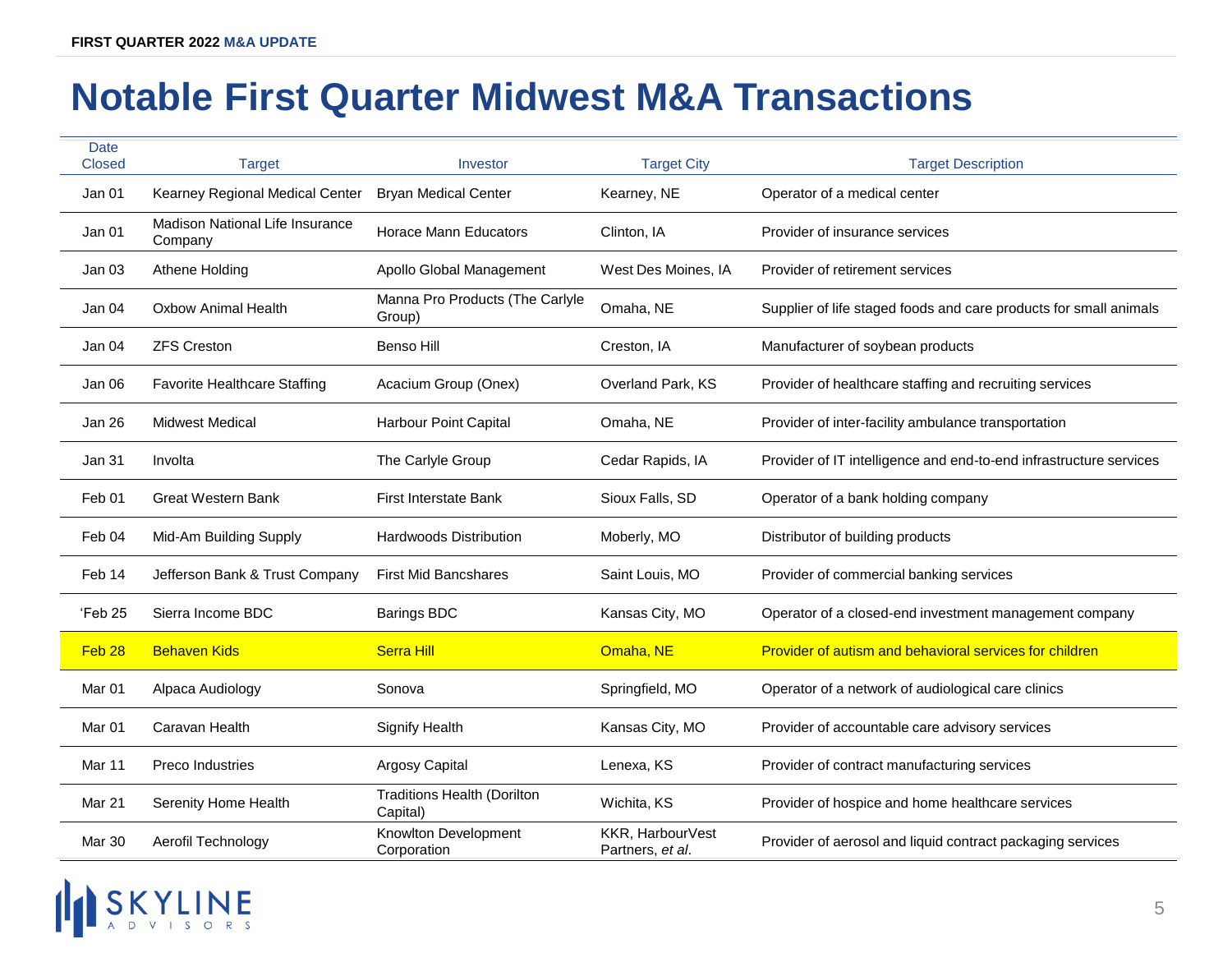## **Valuations Retreat Amid Uncertainty**

### **Valuation Highlights**

- M&A valuations retreated after years of lofty levels, dropping to a median of 7.2 times Earnings Before Interest, Depreciation, & Amortization (EBITDA) from 11.0x over all of 2021
- Valuations paid by financial buyers (investors by primary nature) reversed the trend of being higher than valuations paid by strategic buyers, falling to 5.5 times EBITDA
- We estimated at the end of 2021 that valuations may fall due to rising interest rates; however, the sharp decline is a little surprising and we anticipate that we may see an increase in Q2
- Average and median deal sizes remain elevated, with average deal sizes nearing \$550 million and median deal sizes amounting to \$47 million. This difference between average and median deal size is an excellent illustration of how the largest deals impact the averages, while a significant majority of the deals conducted are completed at the smaller end of the scale
- It is important to note that valuations are not a one-size-fits-all application and that valuations differ due to a variety of factors, including company size, profitability, industry, access to financing, liquidity, and other factors. Businesses should view multiples as just the starting point for their valuation analysis

![](_page_5_Figure_8.jpeg)

![](_page_5_Figure_9.jpeg)

*PitchBook Data*